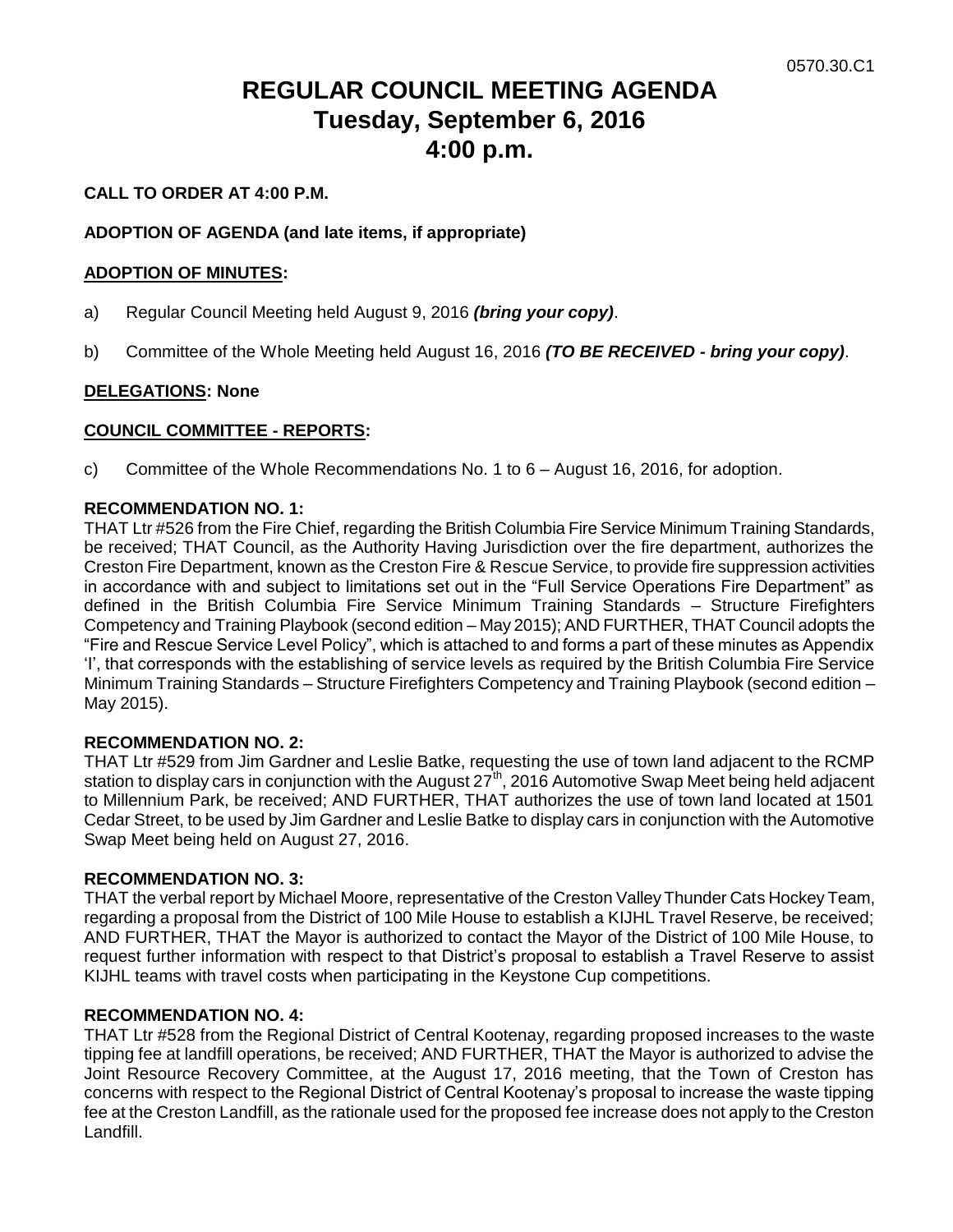# **RECOMMENDATION NO. 5:**

THAT Ltr #553 from the Director of Finance & Corporate Services, being a mid-year update on the 2016 Town of Creston Budget, be received.

# **RECOMMENDATION NO. 6:**

THAT staff research and report back to Council on the costs to install a flag pole for an oversized Canadian Flag, and if grant funding is available to assist with those costs, in conjunction with Canada 150 celebrations.

# **Pg. Item**

- 1. Ltr #563 from the Community, Policy and Research Coordinator, re Creston Bike Park Upgrade and Expansion funding, request for RDCK Community Development Funds.
- 3. Ltr #556 from the Creston Valley Thunder Cats, requesting sponsorship of one hole in their annual Golf Tournament.
- 5. Ltr #552 from the Mayor, re request for the Town of Creston to support a Poverty Reduction Strategy in British Columbia.
- 11. Ltr #537 from the Canadian Cancer Society, requesting Council to endorse the Society"s recommendation that the BC government expand the scope of BC"s Tobacco and Vapour Products Control Act to prohibit use in outdoor public spaces province-wide.
- 15. Ltr #530 from Rob Shatzko Construction, requesting the waiving of 2015 utility charges for 310 16<sup>th</sup> Avenue North.
- 17. Ltr #549 & Ltr #548 from the Official Community Plan Advisory Committee (OCPAC), re minutes from the June 16 and July 12, 2016 meetings, respectively.
- 21. Ltr #547 from the Town Manager, re amendment to Official Community Plan Advisory Committee (OCPAC) Select Committee membership.
- 22. Ltr #567 from Mike Fitzpatrick, re invitation to participate in the Fall Fair Chuckwagon Challenge.
- 23. Verbal report by the Town Manager, re proposed closure of Town Hall on December 22, 23 and 28, 2016.
- 24. Verbal report by Mayor Toyota, re request for donation for Cops for Kids Ride.

#### **BYLAWS: None**

25. **REVIEW STRATEGIC PRIORITIES CHART (to be reviewed at the first Council meeting of each month) Town Manager to provide verbal updates to Council.**

# 26. **REVIEW FOLLOW-UP ACTON LIST (to be reviewed the first Council meeting of each month)**

#### **NEW BUSINESS:**

#### 27. **REPORTS OF REPRESENTATIVES:**

- Council Member Verbal Reports
- Staff Verbal Reports (first meeting of each month)
- Receive Verbal Reports of Council (and staff) members.